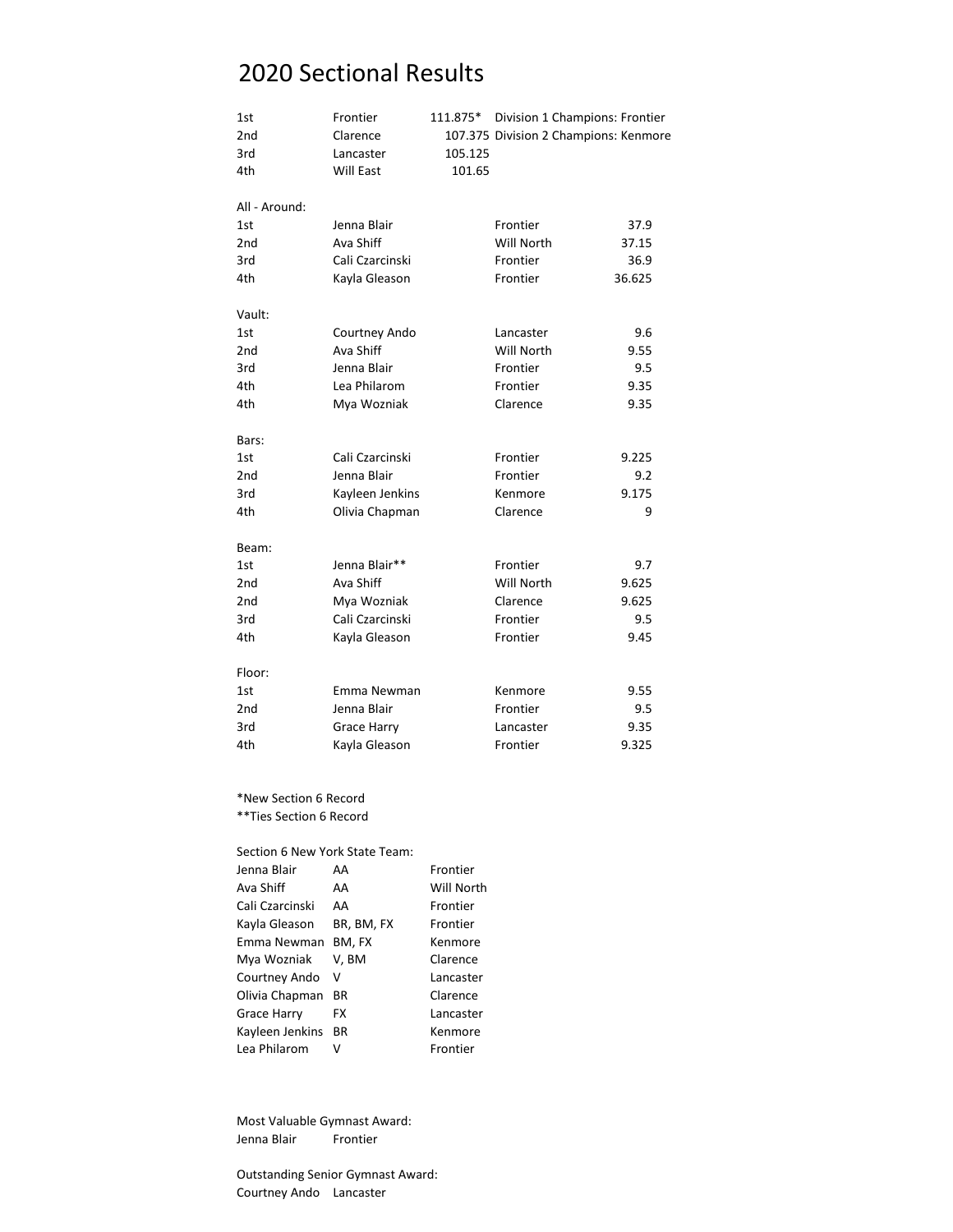### 2019 Sectional Results **2020 New York State Girls Gymnastics High School Championship Results**

| 1st             | Frontier                                                        |                                       | 109.975 Division 1 Champions: Frontier | Team                |                            |            |        |
|-----------------|-----------------------------------------------------------------|---------------------------------------|----------------------------------------|---------------------|----------------------------|------------|--------|
| 2nd             | Lancaster                                                       | 108.5 Division 2 Champions: Will East |                                        | 2 <sup>nd</sup>     | Section 6                  | 184.2      |        |
| 3rd             | Clarence                                                        | 102.25                                |                                        |                     |                            |            |        |
| 4th             | Will East                                                       | 100.525                               |                                        | All-Around          |                            |            |        |
|                 |                                                                 |                                       |                                        | 2 <sup>nd</sup>     | Jenna Blair                | Frontier   | 37.175 |
| All - Around:   |                                                                 |                                       |                                        | $5^{\text{th}}$     | Kayla Gleason              | Frontier   | 37     |
| 1st             | Jenna Blair                                                     | Frontier                              | 37.45                                  | 9 <sup>th</sup>     | Alison Wojciechowski       | Lancaster  | 35.825 |
| 2nd             | Alison Wojciechowski                                            | Lancaster                             | 36.675                                 |                     |                            |            |        |
| 3rd             | Kayla Gleason                                                   | Frontier                              | 36.6                                   | <u>Vault</u>        |                            |            |        |
| 4th             | <b>Brielle Kaplewicz</b>                                        | Will North                            | 36.275                                 | 7 <sup>th</sup>     | Kayla Gleason              | Frontier   | 9.325  |
|                 |                                                                 |                                       |                                        | $16^{th}$           | Jenna Blair                | Frontier   | 9.1    |
| Vault:          |                                                                 |                                       |                                        | $16^{th}$           | Alison Wojciechowski       | Lancaster  | 9.1    |
| 1st             | Jenna Blair                                                     | Frontier                              | 9.375                                  | 25 <sup>th</sup>    | <b>Brielle Kaplewicz</b>   | Will North | 8.95   |
| 2 <sub>nd</sub> | Alison Wojciechowski                                            | Lancaster                             | 9.3                                    | 30 <sup>th</sup>    | Cali Czarcinski            | Frontier   | 8.9    |
| 3rd             | Kayla Gleason                                                   | Frontier                              | 9.225                                  | $42^{nd}$           | <b>Grace Harry</b>         | Lancaster  | 8.225  |
| 4th             | Mya Wozniak                                                     | Clarence                              | 9.1                                    |                     |                            |            |        |
|                 |                                                                 |                                       |                                        | Bars                |                            |            |        |
| Bars:           |                                                                 |                                       |                                        | $6^{\text{th}}$     | Kayla Gleason              | Frontier   | 9.375  |
| 1st             | Alison Wojciechowski                                            | Lancaster                             | 9.3                                    | ${\bf 10}^{\sf th}$ | Cali Czarcinski            | Frontier   | 9.225  |
| 2nd             | Jenna Blair                                                     | Frontier                              | 9.2                                    | $13^{th}$           | Courtney Ando              | Lancaster  | 9.1    |
| 3rd             | Cali Czarcinski                                                 | Frontier                              | 9.025                                  | $15^{\text{th}}$    | Alison Wojciechowski       | Lancaster  | 9.075  |
| 4th             | <b>Brielle Kaplewicz</b>                                        | Will North                            | 8.9                                    | 9 <sup>th</sup>     | Jenna Blair                | Frontier   | 9      |
|                 |                                                                 |                                       |                                        | 26 <sup>th</sup>    | <b>Brielle Kaplewicz</b>   | Will North | 8.6    |
| Beam:           |                                                                 |                                       |                                        |                     |                            |            |        |
| 1st             | Jenna Blair                                                     | Frontier                              | 9.55                                   | Beam                |                            |            |        |
| 2nd             | Kayla Gleason                                                   | Frontier                              | 9.45                                   | 2 <sup>nd</sup>     | Cali Czarcinski            | Frontier   | 9.575  |
| 3rd             | Mya Wozniak                                                     | Clarence                              | 9.4                                    | $3^{\text{rd}}$     | Jenna Blair                | Frontier   | 9.55   |
| 4th             | Courtney Ando                                                   | Lancaster                             | 9.35                                   | $6^{\rm th}$        | Courtney Ando              | Lancaster  | 9.325  |
|                 |                                                                 |                                       |                                        | $14^{th}$           | Kayla Gleason              | Frontier   | 9.1    |
| Floor:          |                                                                 |                                       |                                        | $26^{th}$           | Alison Wojciechowski       | Lancaster  | 8.75   |
| 1st             | Emma Newman                                                     | Kenmore                               | 9.475                                  | $55^{th}$           | Grace Harry                | Lancaster  | 7.75   |
| 2 <sub>nd</sub> | Jenna Blair                                                     | Frontier                              | 9.325                                  |                     |                            |            |        |
| 3rd             | Kayla Gleason                                                   | Frontier                              | 9.225                                  | <b>Floor</b>        |                            |            |        |
| 4th             | Courtney Ando                                                   | Lancaster                             | 9.2                                    | $2^{nd}$            | Jenna Blair                | Frontier   | 9.525  |
|                 |                                                                 |                                       |                                        | $4^{\text{th}}$     | Elaina Lorenz              | Clarence   | 9.4    |
|                 | Section 6 New York State Team:                                  |                                       |                                        | 7 <sup>th</sup>     | Emma Newman                | Kenmore    | 9.35   |
|                 | Jenna Blair                                                     | AA                                    | Frontier                               | 9 <sup>th</sup>     | Kayla Gleason              | Frontier   | 9.3    |
|                 | Alison Wojiechowski                                             | AA                                    | Lancaster                              | $10^{th}$           | Courtney Ando              | Lancaster  | 9.275  |
|                 | Kayla Gleason                                                   | AA                                    | Frontier                               | $28^{th}$           | Alison Wojciechowski       | Lancaster  | 8.9    |
|                 | Courtney Ando                                                   | BR, BM, FX Lancaster                  |                                        |                     |                            |            |        |
|                 | <b>Brielle Kaplewicz</b>                                        | V, BR                                 | Will North                             |                     | <b>Sportsmanship Award</b> |            |        |
|                 | Cali Czarcinski                                                 | V, BR                                 | Frontier                               |                     | Alison Wojciechowski       | Lancaster  |        |
|                 | Mya Wozniak                                                     | V, BM                                 | Clarence                               |                     |                            |            |        |
|                 | Grace Harry                                                     | ΒM                                    | Lancaster                              |                     |                            |            |        |
|                 | Emma Newman                                                     | <b>FX</b>                             | Kenmore                                |                     |                            |            |        |
|                 | Elaina Lorenz                                                   | <b>FX</b>                             | Clarence                               |                     |                            |            |        |
|                 | Charlotte Moyer                                                 | Alternate                             | Will East                              |                     |                            |            |        |
|                 | Most Valuable Gymnast Award:                                    |                                       |                                        |                     |                            |            |        |
|                 | Cali Czarcinski                                                 | Frontier                              |                                        |                     |                            |            |        |
|                 | <b>Outstanding Senior Gymnast Award:</b><br>Alison Wojciehowski | Lancaster                             |                                        |                     |                            |            |        |
|                 |                                                                 |                                       |                                        |                     |                            |            |        |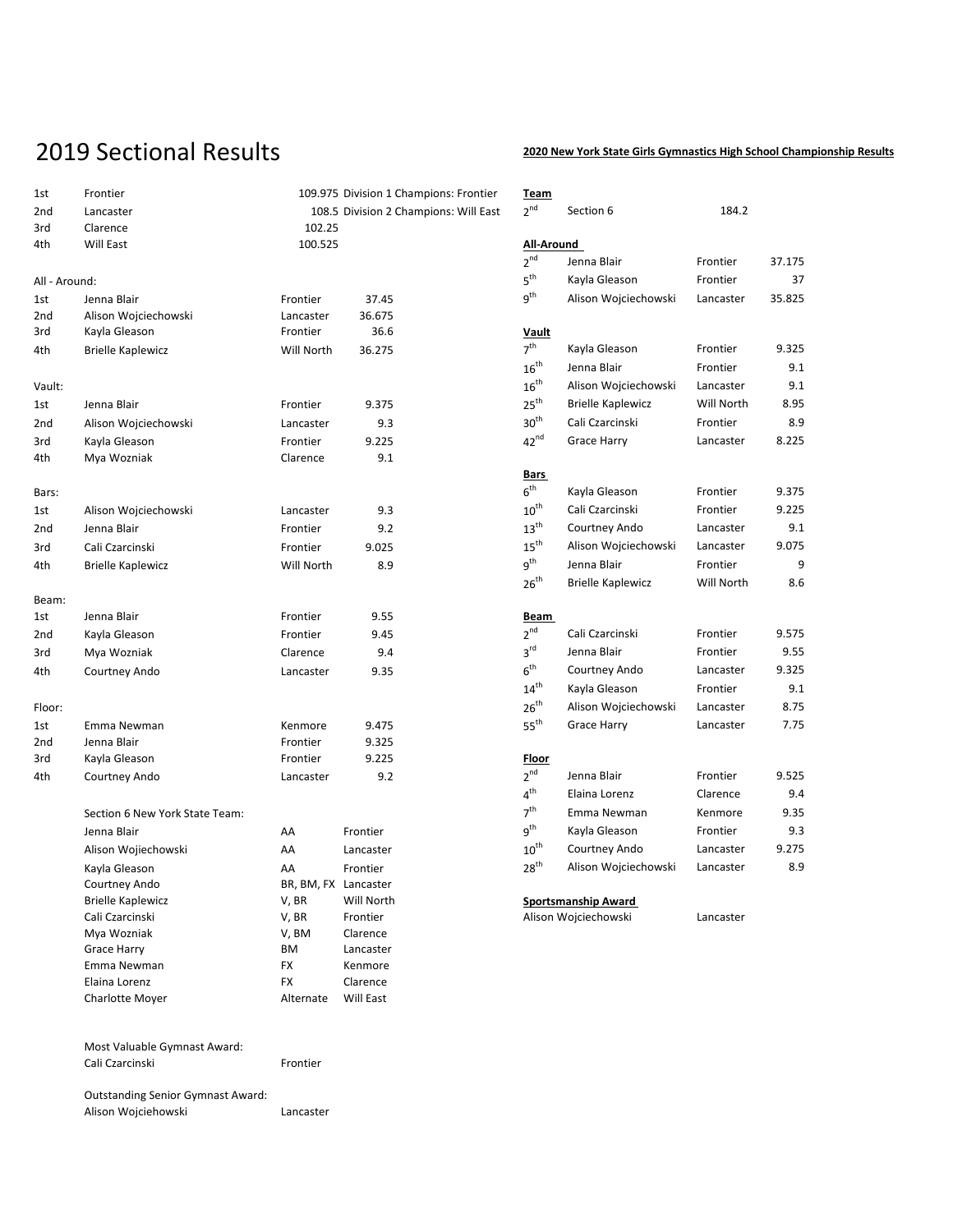# Girls Gymnastics 2018 Results

| 1st | Will South | $110.65*$ | Division 1 Champions: Frontier          |
|-----|------------|-----------|-----------------------------------------|
| 2nd | Frontier   |           | 108.95 Division 2 Champions: Will South |
| 3rd | Lancaster  | 107.225   |                                         |
| 4th | Clarence   | 99.925    |                                         |

#### All – Around:

| 1st<br>2 <sub>nd</sub><br>3rd<br>4th | <b>Madison Penetrante</b><br>Gabbi Gare<br>Reilly Gruttadauria<br>Cali Czarcinski | Will North<br>Will South<br>Will South<br>Frontier | 37.825<br>37.45<br>36.925<br>36.9 |
|--------------------------------------|-----------------------------------------------------------------------------------|----------------------------------------------------|-----------------------------------|
| Vault:                               |                                                                                   |                                                    |                                   |
| 1st                                  | Reilly Gruttadauria                                                               | Will South                                         | 9.575                             |
| 2 <sub>nd</sub>                      | Gabbi Gare                                                                        | Will South                                         | 9.45                              |
| 3rd                                  | <b>Madison Penetrante</b>                                                         | Will North                                         | 9.425                             |
| 4th                                  | <b>Makenzie Castiglion</b>                                                        | Lancaster                                          | 9.225                             |
| Bars:                                |                                                                                   |                                                    |                                   |
| 1st                                  | Reilly Gruttadauria                                                               | Will South                                         | 9.6                               |
| 2 <sub>nd</sub>                      | Makenzie Castiglione                                                              | Lancaster                                          | 9.25                              |
| 3rd                                  | Zoe Kyriakopoulos                                                                 | Will North                                         | 9.2                               |
| 4th                                  | Gabbi Gare                                                                        | Will South                                         | 9.175                             |
| Beam:                                |                                                                                   |                                                    |                                   |
| 1st                                  | <b>Madison Penetrante</b>                                                         | Will North                                         | 9.65                              |
| 2 <sub>nd</sub>                      | Cali Czarcinski                                                                   | Frontier                                           | 9.55                              |
| 3rd                                  | Ava Schiff                                                                        | Will South                                         | 9.425                             |
| 4th                                  | Gabbi Gare                                                                        | Will South                                         | 9.3                               |
| Floor:                               |                                                                                   |                                                    |                                   |
| 1st                                  | <b>Madison Penetrante</b>                                                         | Will North                                         | 9.6                               |
| 2 <sub>nd</sub>                      | Gabbi Gare                                                                        | Will South                                         | 9.525                             |
| 3rd                                  | Makenzie Castiglione                                                              | Lancaster                                          | 9.4                               |
| 4th                                  | Kayla Gleason                                                                     | Frontier                                           | 9.375                             |

\*New Section 6 Record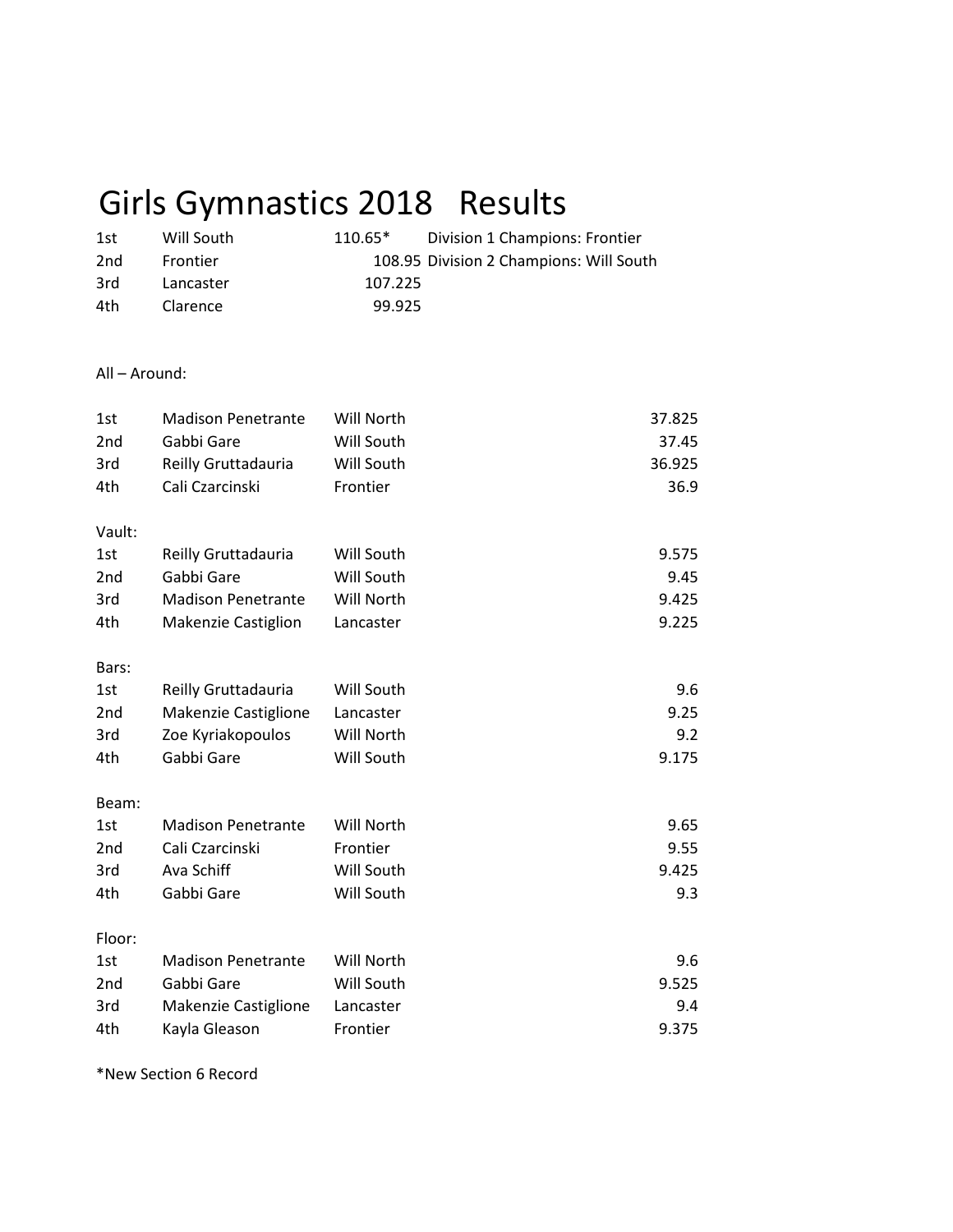# **2017 Sectional Results**

| 1 <sup>st</sup> | Lancaster | 109.85 Division 1 Champions: Lancaster     |
|-----------------|-----------|--------------------------------------------|
| 2 <sup>nd</sup> | Frontier  | 100.975 Division 2 Champions: Orchard Park |
| 3 <sup>rd</sup> | Clarence  | 99.625                                     |
| 4 <sup>th</sup> | Hamburg   | 97.25                                      |

#### **All – Around:**

| 1 <sup>st</sup>           | Makenzie Castiglione                  |                    | Lancaster             | 37.675 |
|---------------------------|---------------------------------------|--------------------|-----------------------|--------|
| 2 <sup>nd</sup>           | <b>Madison Penetrante</b>             |                    | <b>Will North</b>     | 37.15  |
| 3 <sup>rd</sup>           | Gabbi Gare                            |                    | <b>Will South</b>     | 36.825 |
| 4 <sup>th</sup>           | Zoe Kyriakopoulos                     |                    | <b>Will North</b>     | 36.225 |
|                           |                                       |                    |                       |        |
| Vault:<br>1 <sup>st</sup> | Gabbi Gare                            |                    | <b>Will South</b>     | 9.675  |
| 2 <sup>nd</sup>           | <b>Madison Penetrante</b>             |                    | <b>Will North</b>     | 9.525  |
| 3 <sup>rd</sup>           | Cali Czarcinski                       |                    | Frontier              | 9.125  |
| 3 <sup>rd</sup>           |                                       |                    |                       |        |
|                           | Kristen Maybach                       |                    | Clarence              | 9.125  |
| Bars:                     |                                       |                    |                       |        |
| 1 <sup>st</sup>           | Makenzie Castiglione                  |                    | Lancaster             | 9.55   |
| 2 <sup>nd</sup>           | Gabbi Gare                            |                    | <b>Will South</b>     | 9.35   |
| 3 <sup>rd</sup>           | <b>Madison Penetrante</b>             |                    | <b>Will North</b>     | 9.15   |
| 4 <sup>th</sup>           | Zoe Kyriakopoulos                     |                    | <b>Will North</b>     | 8.975  |
| <b>Beam:</b>              |                                       |                    |                       |        |
| 1 <sup>st</sup>           | Makenzie Castiglione                  |                    | Lancaster             | 9.45   |
| 2 <sup>nd</sup>           | Cali Czarcinski                       |                    | Frontier              | 9.35   |
| 3 <sup>rd</sup>           | Kristen Maybach                       |                    | Clarence              | 9      |
| 4 <sup>th</sup>           | Zoe Kyriakopoulos                     |                    | <b>Will North</b>     | 8.975  |
|                           |                                       |                    |                       |        |
| Floor:<br>1 <sup>st</sup> | Makenzie Castiglione                  |                    | Lancaster             | 9.6    |
| 2 <sup>nd</sup>           | Gabbi Gare                            |                    | <b>Will South</b>     | 9.55   |
| 3 <sup>rd</sup>           | <b>Madison Penetrante</b>             |                    | Will North            | 9.525  |
| 4 <sup>th</sup>           | Zoe Kyriakopoulos                     |                    | <b>Will North</b>     | 9.45   |
|                           |                                       |                    |                       |        |
|                           | <b>Section 6 New York State Team:</b> |                    |                       |        |
|                           | Makenzie Castiglione AA               |                    | Lancaster             |        |
|                           | Madison Penetrante AA                 |                    | <b>Will North</b>     |        |
|                           | Gabbi Gare                            | AA                 | <b>Will South</b>     |        |
|                           | Zoe Kyriakopoulos                     |                    | BR, BM, F. Will North |        |
|                           | Kristen Maybach                       | V, BM, FX Clarence |                       |        |
|                           | Cali Czarcinski                       | V, BM,             | Frontier              |        |
|                           | Kelly Rose Devine                     | V, BR              | Lancaster             |        |

# **Most Valuable Gymnast Award:**

Zoe Kyriakopoulos

#### **Outstanding Senior Gymnast Award:**

Alison Wojciechowski BR Lancaster Courtney Ando FX Lancaster

Kelly Rose Devine Lancaster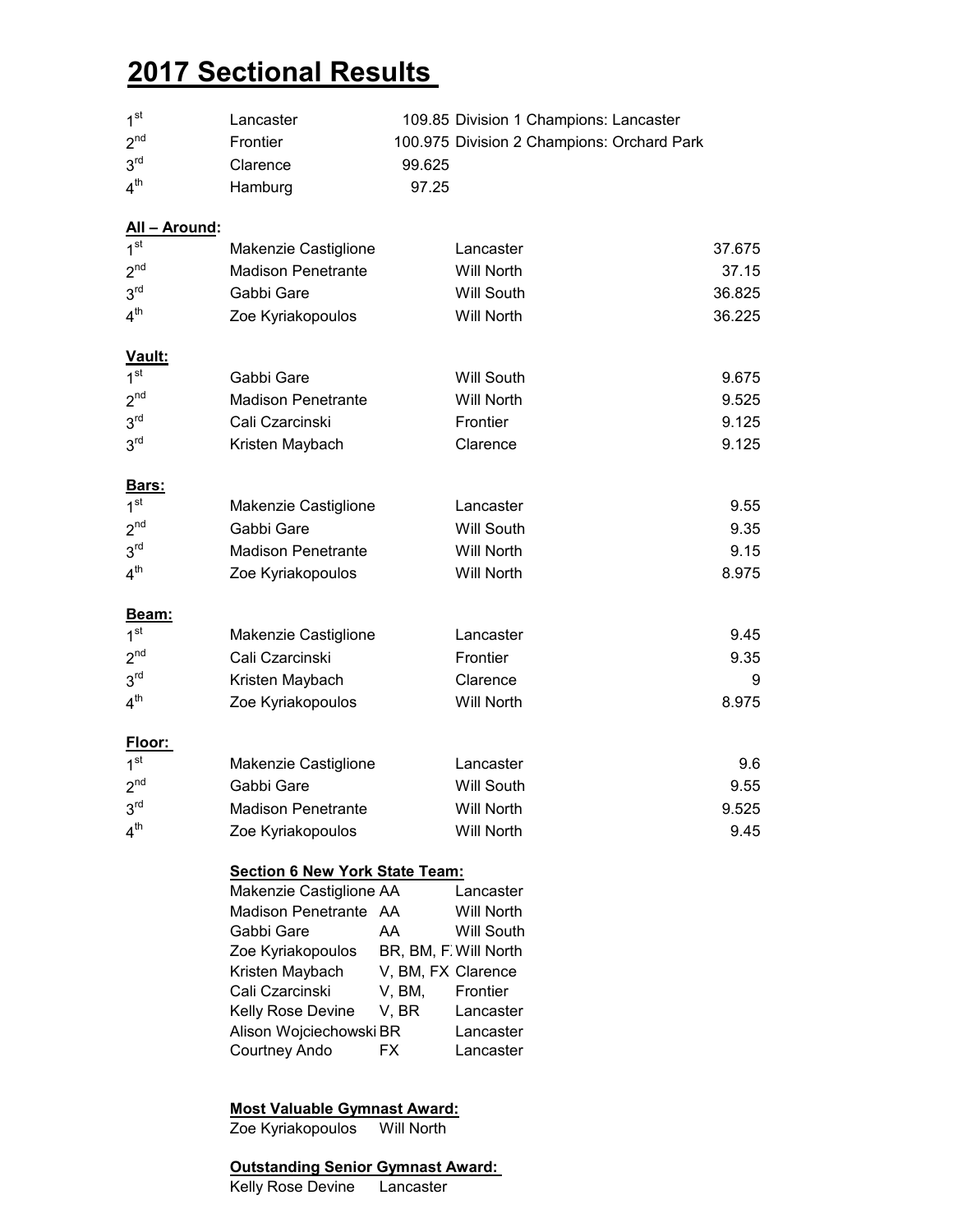### Girls Gymnastics 2016-2017 Results

|                 | Sectional and Post-Sectional Results |                    |        |                                              |
|-----------------|--------------------------------------|--------------------|--------|----------------------------------------------|
| 1st             | Will North                           |                    |        | 109.875 (3 Division 1 Champions - Will North |
| 2nd             | Lancaster                            |                    |        | 105.4 Division 2 Champions - Clarence        |
| 3rd             | Frontier                             | 103.65             |        |                                              |
| 4th             | Kenmore                              | 99.375             |        |                                              |
| All - Around:   |                                      |                    |        |                                              |
| 1st             | Zoe Kyriakopoulos                    | Will North 37.975* |        |                                              |
| 2 <sub>nd</sub> | Madison Penetrante                   | Will North         | 37.625 |                                              |
| 3rd             | Miranda Roberson                     | Will South         | 36.925 |                                              |
| 4th             | Gabbi Gare                           | Will South         | 36.8   |                                              |
| Vault:          |                                      |                    |        |                                              |
| 1st             | Zoe Kyriakopoulos                    | Will North         | 9.625  |                                              |
| 2nd             | Gabbi Gare                           | Will South         | 9.5    |                                              |
| 3rd             | Madison Penetrante                   | Will North         | 9.45   |                                              |
| 4th             | Miranda Roberson                     | Will South         | 9.25   |                                              |
| Bars:           |                                      |                    |        |                                              |
| 1st             | Zoe Kyriakopoulos                    | Will North         | 9.475  |                                              |
| 2nd             | Gabbi Gare                           | Will South         | 9.375  |                                              |
| 3rd             | Madison Penetrante                   | Will North         | 9.275  |                                              |
| 4th             | Miranda Roberson                     | Will North         | 9.2    |                                              |
| Beam:           |                                      |                    | Floor: |                                              |
| 1st             | Cali Czarcinski                      | Frontier           | 9.55   |                                              |
| 2nd             | <b>Madison Penetrante</b>            | Will North         | 9.5    |                                              |
| 3rd             | Zoe Kyriakopoulos                    | Will North         | 9.3    |                                              |
| 4th             | Sarah Chan                           | Will North         | 9.15   |                                              |
| Floor:          |                                      |                    |        |                                              |
| 1st             | Zoe Kyriakopoulos                    | Will North         | 9.575  |                                              |
| 2nd             | Makenzie Castiglione                 | Lancaster          | 9.45   |                                              |
| 3rd             | Miranda Roberson                     | Will South         | 9.425  |                                              |
| 4th             | Madison Penetrante                   | Will North         | 9.4    |                                              |
|                 |                                      |                    |        |                                              |

Section 6 New York State Team:

| Zoe Kyriakopoulos      | AΑ        | Will North   |
|------------------------|-----------|--------------|
| Madison Penetrante     | AΑ        | Will North   |
| Miranda Roberson       | AΑ        | Will South   |
| Cali Czarcinski        | AA        | Frontier     |
| Gabbi Gare             | V. BR. FX | Will South   |
| Kelly Rose Devine      | v         | Lancaster    |
| Savanna Gonsiorek      | <b>BR</b> | Frontier     |
| Sarah Chan             | BM        | Will North   |
| <b>Trinity Tartaro</b> | BM        | Orchard Park |
| Makenzie Castiglione   | FX        | Lancaster    |

|                 | All WNY Sportsmanship Winners |            |  |
|-----------------|-------------------------------|------------|--|
| <b>Division</b> | School                        | Individual |  |

| ווטונועוט           | <b>JUNU</b>                    | ,,,,,,,,,,,,,             |
|---------------------|--------------------------------|---------------------------|
| Division 1 Frontier |                                | Mikavla Shute- Will North |
|                     | Division 2 Williamsville South | Caila Wagar- Will East    |

| Vault:     | 9.85 Rachel Filir Lancaster   | 14-Mar                |
|------------|-------------------------------|-----------------------|
|            | 9.7 Gabbi Gare Will, South    | 17-Mar                |
|            | 9.65 Courtney E Lancaster     | 12-Mar                |
|            | 9.625 Zoe Kyriak Will. North  | 16-Nov                |
| Bars:      | 9.8 Shani Andr Clarence       | 1-Mar                 |
| Beam:      | 9.7 Kristina Ar Will, South   | 7-Nov                 |
|            | 9.675 Courtney E Lancaster    | 12-Mar                |
|            | 9.6 Christine D Lancaster     | 4-Oct                 |
|            | 9.6 Madison P Will, North     | 17-Mar                |
| Floor:     | 9.85 Zoe Kyriak Will. North   | 17-Mar                |
|            | 9.775 Amy Cucin Amherst       | 3-Mar                 |
| All-Around | 38.05 Gabbi Gare Will, South  | $16-Ort$              |
|            | 37.975 Zoe Kyriak Will. North | 16-Nov                |
|            | 37.95 Amy Cucin Amherst       | 3-Mar                 |
| Team:      | 178.4 Lancaster               | 15-Oct (5 scores) **  |
|            | 176.5 Lancaster               | 15-Oct (5 scores) $*$ |
|            | 175.9 Hamburg                 | 6-Oct (5 scores)      |
|            | 110.5 Lancaster               | 15-Nov (3 scores)     |
|            | 110.5 Lancaster               | 12-Nov (3 scores)     |
|            | 109.875 Will North            | 16-Nov (3 scores)     |
|            | 108.875 Lancaster             | 11-Nov (3 scores)     |
|            | 108.025 Lancaster             | 4-Nov (3 scores)      |
|            |                               |                       |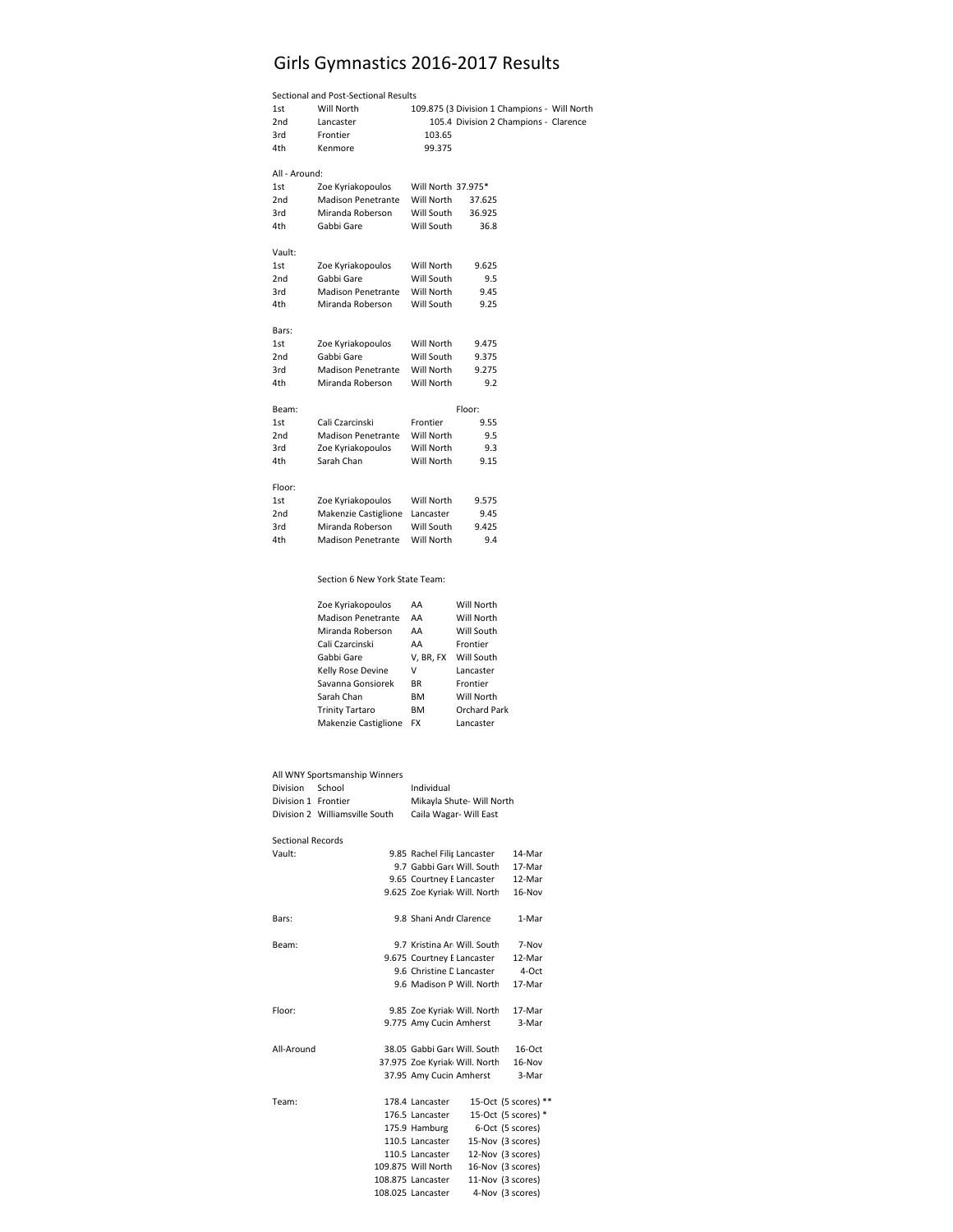# Girls Gymnastics 2015-2016 Results

|                 | Sectional and Post-Sectional Results |                  |         |        |                                                  |       |
|-----------------|--------------------------------------|------------------|---------|--------|--------------------------------------------------|-------|
| 1st             | Will. North                          |                  |         |        | 105.325 Division 1 Champions - Orchard Park      |       |
| 2 <sub>nd</sub> | Lancaster                            |                  |         |        | 104.7 Division 2 Champions - Williamsville North |       |
| 3rd             | Hamburg                              |                  | 103.225 |        |                                                  |       |
| 4th             | Frontier                             |                  | 101.15  |        |                                                  |       |
| All - Around:   |                                      |                  |         |        |                                                  |       |
| 1st             | Zoe Kyriakopoulos Will. North        |                  |         | 37.5   |                                                  |       |
| 2 <sub>nd</sub> | Miranda Roberson                     | Will. South      |         | 37.3   |                                                  |       |
| 3rd             | Gabbi Gare                           | Will. South      |         | 36.75  |                                                  |       |
| Vault:          |                                      |                  |         | Bars:  |                                                  |       |
| 1st             | Zoe Kyriakopoulos Will. North        |                  |         |        | 9.75 1st Gabbi Will. South                       | 9.225 |
| 2 <sub>nd</sub> | Gabbi Gare                           | Will. South      |         |        | 9.35 2nd Miran Will, South                       | 9.2   |
| 3rd             | Miranda Roberson Will. South         |                  |         |        | 9.3 3rd Zoe Ky Will. North                       | 9     |
| Beam:           |                                      |                  |         | Floor: |                                                  |       |
| 1st             | Miranda Roberson Will. South         |                  |         |        | 9.45 1st Zoe K\ Will. North                      | 9.45  |
| 2 <sub>nd</sub> | Mackenzie Donner Lancaster           |                  |         |        | 9.325 2nd Gabbi Will. South                      | 9.4   |
| 3rd             | Zoe Kyriakopoulos Will. North        |                  |         |        | 9.3 3rd Miran Will. South                        | 9.35  |
|                 | All WNY Sportsmanship Winners        |                  |         |        |                                                  |       |
| <b>Division</b> | School                               | Individual       |         |        |                                                  |       |
|                 | Division 1 Orchard Park              | Leah Pasqualetti |         |        |                                                  |       |
|                 | Division 2 Williamsville East        | Rachel Kieffer   |         |        |                                                  |       |

#### Sectional Records

| Vault:     | 9.85 Rachel Filipski<br>9.65 Courtney Bondanza<br>9.55 Jill Stutzman | Lancaster<br>Lancaster<br>Hamburg | 14-Mar<br>12-Mar<br>Mar-87 |
|------------|----------------------------------------------------------------------|-----------------------------------|----------------------------|
| Bars:      | 9.8 Shani Andrews                                                    | Clarence                          | 1-Mar                      |
| Beam:      | 9.7 Kristina Arcury                                                  | Will. South                       | 7-Nov                      |
|            | 9.675 Courtney Bondanza                                              | Lancaster                         | 12-Mar                     |
|            | 9.6 Christine DelPrince                                              | Lancaster                         | 4-Oct                      |
| Floor:     | 9.775 Amy Cucinotta                                                  | Amherst                           | 3-Mar                      |
| All-Around | 37.95 Amy Cucinotta                                                  | Amherst                           | 3-Mar                      |
| Team:      | 178.4 Lancaster                                                      |                                   | 15-Oct (5 scores) **       |
|            | 176.5 Lancaster                                                      |                                   | 15-Oct (5 scores) *        |
|            | 175.9 Hamburg                                                        |                                   | 6-Oct (5 scores)           |
|            | 110.5 Lancaster                                                      |                                   | 15-Nov (3 scores)          |
|            | 110.5 Lancaster                                                      |                                   | 12-Nov (3 scores)          |
|            | 108.875 Lancaster                                                    |                                   | 11-Nov (3 scores)          |
|            | 108.025 Lancaster                                                    |                                   | 4-Nov (3 scores)           |
|            |                                                                      |                                   |                            |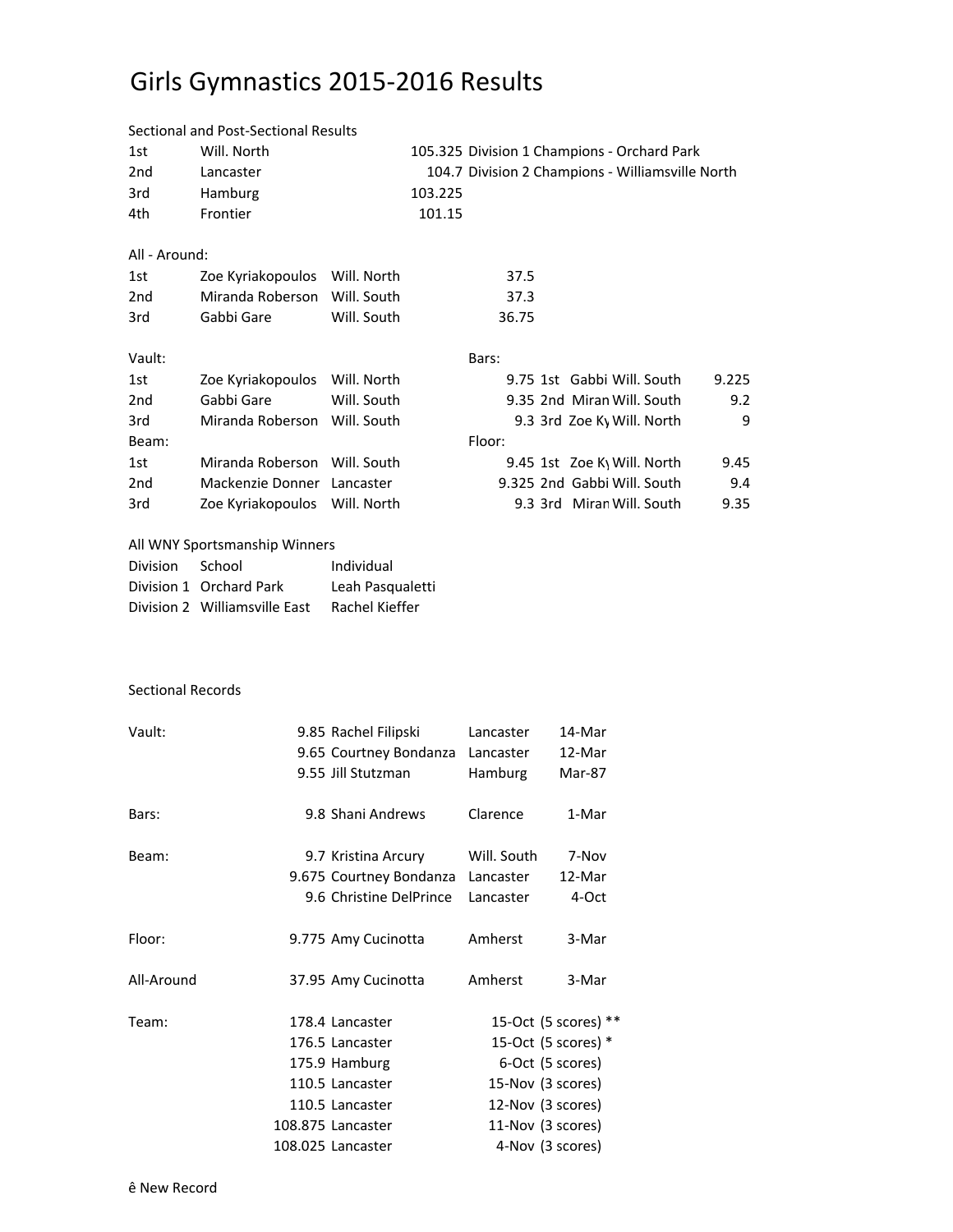### **Girls Gymnastics 2014-2015 Results**

|                 | <b>Sectional and Post-Sectional Results</b> |                     |                                     |  |  |  |  |  |  |
|-----------------|---------------------------------------------|---------------------|-------------------------------------|--|--|--|--|--|--|
| 1 <sup>st</sup> | Lancaster                                   | 110.5               | Division 1 Champions - Lancaster    |  |  |  |  |  |  |
| 2 <sup>nd</sup> | Will. South                                 | 108.725             | Division 2 Champions - Orchard Park |  |  |  |  |  |  |
| 3 <sup>rd</sup> | Hamburg                                     | 103.652             |                                     |  |  |  |  |  |  |
| 4 <sup>th</sup> | Frontier                                    | 103.25              |                                     |  |  |  |  |  |  |
| All - Around:   |                                             |                     |                                     |  |  |  |  |  |  |
| 1 <sup>st</sup> | Courtney Bondanza                           | Lancaster           | 37.525                              |  |  |  |  |  |  |
| 2 <sup>nd</sup> | Zoe Kyriakopoulos                           | Will. South         | 36.5                                |  |  |  |  |  |  |
| 3 <sup>rd</sup> | Mackenzie Donner                            | Lancaster           | 36.425                              |  |  |  |  |  |  |
| Vault:          |                                             |                     |                                     |  |  |  |  |  |  |
| 1 <sup>st</sup> | Rachel Filipski                             | Lancaster           | 9.7                                 |  |  |  |  |  |  |
| 2 <sup>nd</sup> | Courtney Bondanza                           | Lancaster           | 9.65                                |  |  |  |  |  |  |
| 3 <sup>rd</sup> | Mackenzie Donner                            | Lancaster           | 9.55                                |  |  |  |  |  |  |
| Bars:           |                                             |                     |                                     |  |  |  |  |  |  |
| 1 <sup>st</sup> | Courtney Bondanza                           | Lancaster           | 9.25                                |  |  |  |  |  |  |
| 2 <sup>nd</sup> | Rebecca Obrachta                            | <b>Orchard Park</b> | 9.1                                 |  |  |  |  |  |  |
| 3 <sup>rd</sup> | Samantha Miller                             | Hamburg             | 9.05                                |  |  |  |  |  |  |
|                 |                                             |                     |                                     |  |  |  |  |  |  |
| Beam:           |                                             |                     |                                     |  |  |  |  |  |  |
| 1 <sup>st</sup> | Courtney Bondanza                           | Lancaster           | 9.35                                |  |  |  |  |  |  |
| 2 <sup>nd</sup> | Michaela Kacmarski                          | Frontier            | 9.15                                |  |  |  |  |  |  |
| 3 <sup>rd</sup> | Kathryn Dehlinger                           | Hamburg             | 9.125                               |  |  |  |  |  |  |
| Floor:          |                                             |                     |                                     |  |  |  |  |  |  |
| 1 <sup>st</sup> | Mackenzie Donner                            | Lancaster           | 9.65                                |  |  |  |  |  |  |
| 2 <sup>nd</sup> | Zoe Kyriakopoulos                           | <b>Will South</b>   | 9.6                                 |  |  |  |  |  |  |
| 3 <sup>rd</sup> | Lily Szafranski                             | <b>Will South</b>   | 9.4                                 |  |  |  |  |  |  |
|                 |                                             |                     |                                     |  |  |  |  |  |  |

#### **All WNY Sportsmanship Winners**

| Division School |                                | <b>Individual</b>     |
|-----------------|--------------------------------|-----------------------|
|                 | Division 1 Williamsville South | Lily Szafranski       |
|                 | Division 2 Orchard Park        | <b>Trinity Todaro</b> |

#### **Sectional Records**

| Vault:                               | 9.85<br>9.65<br>9.55                             |       |                      | Rachel Filipski<br>Courtney Bondanza<br>Jill Stutzman              | Lancaster 14-Mar<br>Lancaster 12-Mar<br>Hamburg Mar-87   |       |
|--------------------------------------|--------------------------------------------------|-------|----------------------|--------------------------------------------------------------------|----------------------------------------------------------|-------|
| Bars:                                | 9.8                                              |       |                      | Shani Andrews                                                      | Clarence                                                 | 1-Mar |
| Beam:                                | 9.7<br>9.675<br>9.6                              |       |                      | Kristina Arcury<br>Courtney Bondanza<br><b>Christine DelPrince</b> | Will. South 7-Nov<br>Lancaster 12-Mar<br>Lancaster 4-Oct |       |
| Floor:                               | 9.775                                            |       |                      | Amy Cucinotta                                                      | Amherst                                                  | 3-Mar |
| All-Around 37.95                     |                                                  |       |                      | Amy Cucinotta                                                      | Amherst                                                  | 3-Mar |
| Team:<br>176.5<br>175.9              | Lancaster<br>Lancaster<br>Hamburg                |       |                      | $15$ -Oct<br>15-Oct<br>6-Oct                                       | $(5$ scores) $**$<br>$(5$ scores) $*$<br>(5 scores)      |       |
| 110.5<br>110.5<br>108.875<br>108.025 | Lancaster<br>Lancaster<br>Lancaster<br>Lancaster | 11/15 | $(3 \text{ scores})$ | 12-Nov<br>11-Nov<br>4-Nov                                          | (3 scores)<br>(3 scores)<br>(3 scores)                   |       |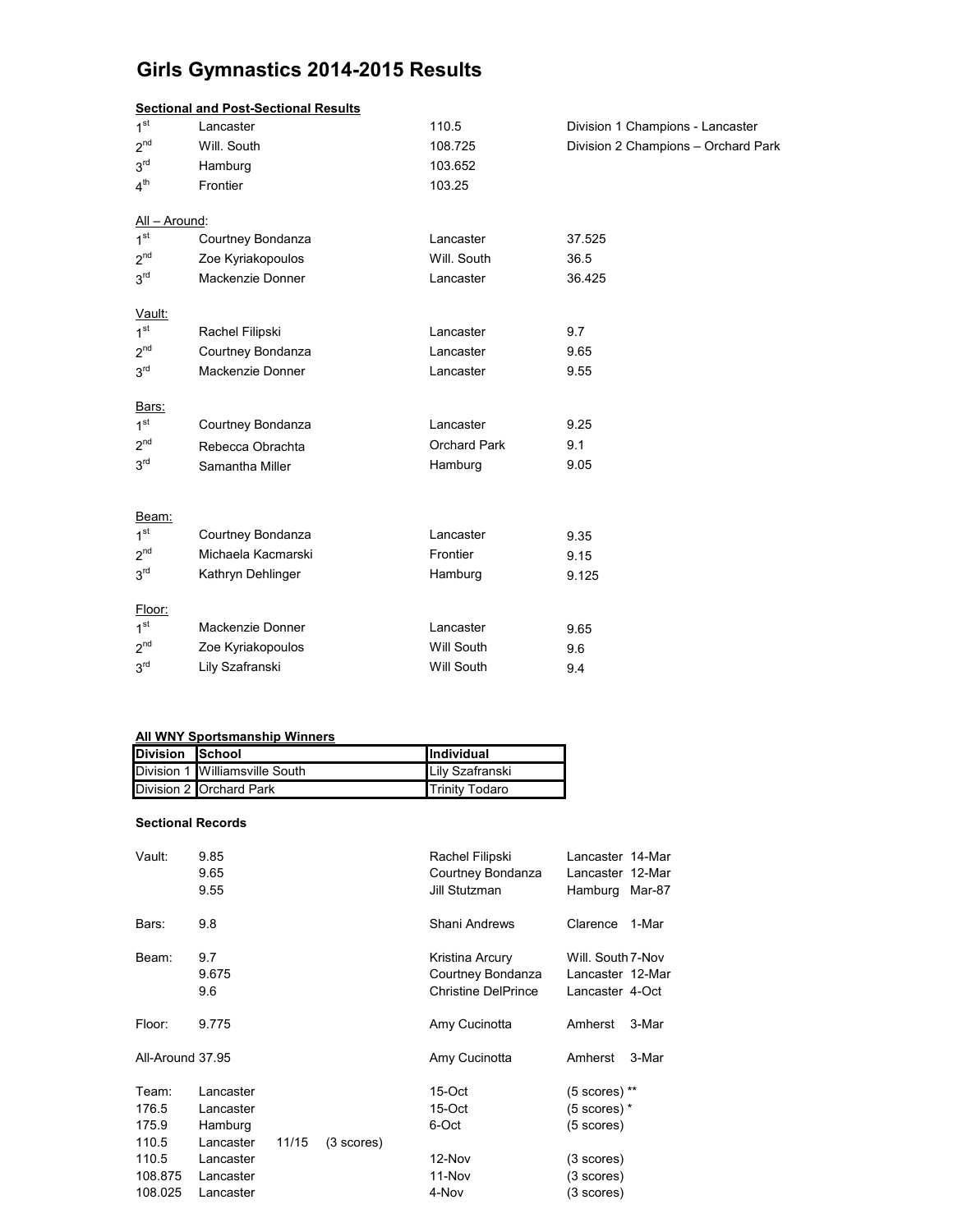### 2013 Grils Gymnastics Results **Girls Gymnastics Sectional Champions – Williamsville South**

### Sectional Results - Girls Gymnastics 2013

| 1 <sup>st</sup> | Will. South    | 109.95 Division 1 Champions - Lancaster   |
|-----------------|----------------|-------------------------------------------|
| $2^{nd}$        | Lancaster      | 109.25 Division 2 Champions - Will. North |
| 3 <sup>rd</sup> | Hamburg        | 101.775                                   |
| 4 <sup>th</sup> | Frontier       | 101.6                                     |
|                 | All – Around : |                                           |

| $1^{\rm st}$    | Courtney Bondanza Lancaster   |            | 37.775 |
|-----------------|-------------------------------|------------|--------|
| $2^{nd}$        | Zoe Kyriakopoulos Will. South |            | 37.4   |
| $3^{\text{rd}}$ | Ana Reyes                     | Will. East | 36.7   |

| Vault:          |                                  |                   | Bars:                                               |
|-----------------|----------------------------------|-------------------|-----------------------------------------------------|
| 1 <sup>st</sup> | Rachel Filipski                  | Lancaster 9.575   | 1 <sup>st</sup> Courtney Bondanza Lancaster 9.40    |
| 2 <sup>nd</sup> | <b>Courtney Bondanza</b>         | Lancaster 9.45    | 2 <sup>nd</sup> Ana Reyes Will. East 9.325          |
| 3 <sup>rd</sup> | Mackenzie Donner                 | Lancaster 9.375   | 3 <sup>rd</sup> Zoe Kyriakopoulos Will. South 9.25  |
| Beam:           |                                  |                   | Floor:                                              |
| 1 <sup>st</sup> | Zoe Kyriakopoulos                | Will. South 9.45  | 1 <sup>st</sup> Courtney Bondanza Lancaster 9.60    |
| $2^{nd}$        | Miranda Roberson                 | Will. South 9.425 | 2 <sup>nd</sup> Zoe Kyriakopoulos Will. South 9.425 |
| 3 <sup>rd</sup> | Michaela Kacmarski Frontier 9.35 |                   | 3 <sup>rd</sup> Rachel Filipski Lancaster 9.40      |
| 3 <sup>rd</sup> | Lily Szafranski                  |                   | Will. South 9.35                                    |

-Donna Aquino, Section VI Girls Gymnastics Chair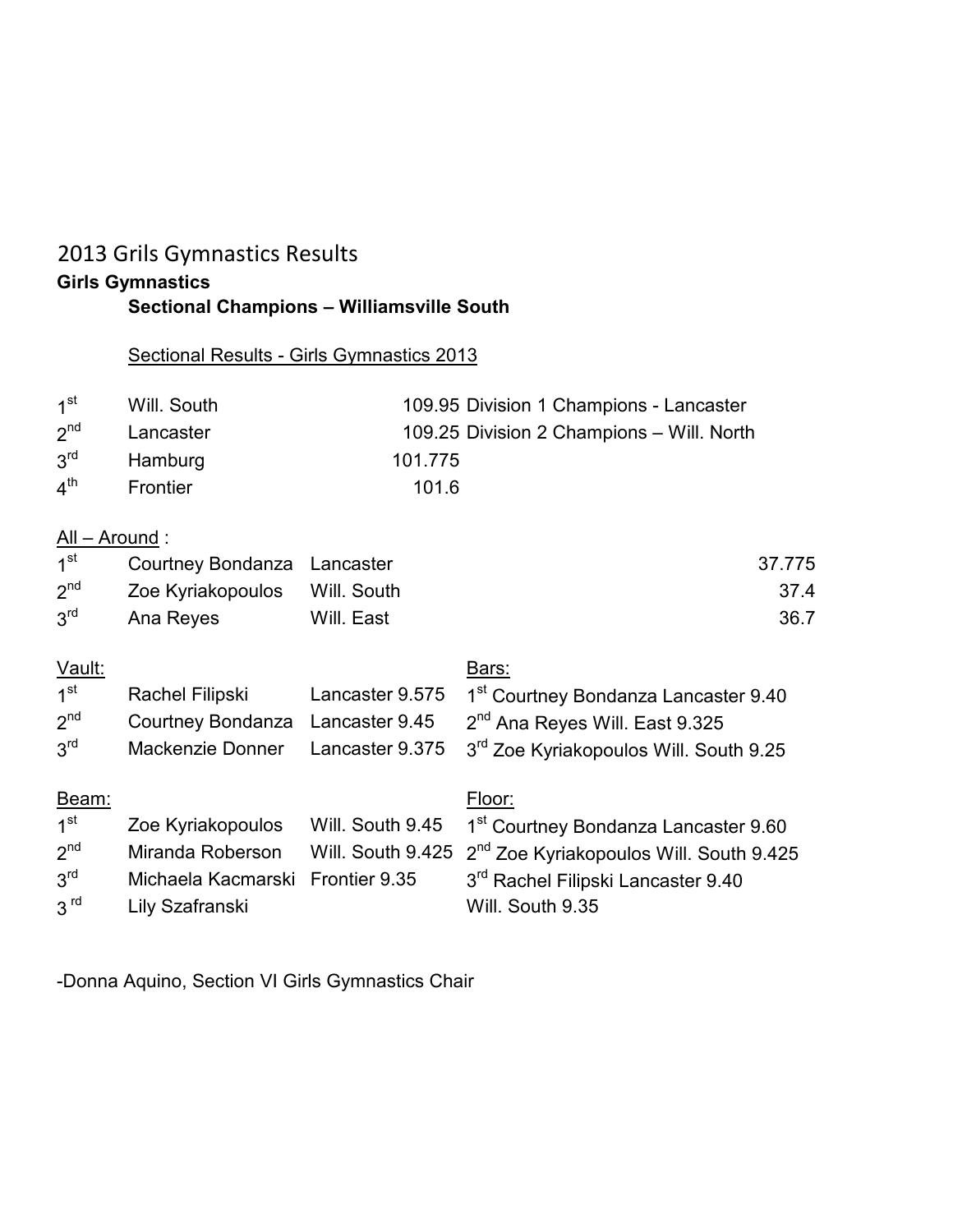## **2012 Girls Gymnastics Sectional Results**

### **Sectional and Post-Sectional Results**

| 1 <sup>st</sup>                  | Lancaster            | 110.5 Division 1 Champions - Lancaster  |
|----------------------------------|----------------------|-----------------------------------------|
| 2 <sup>nd</sup>                  | Will. South          | 107.8 Division 2 Champions - Will. East |
| 3 <sup>rd</sup>                  | Will. East           | 103.2                                   |
| 4 <sup>th</sup>                  | Hamburg<br>101.275   |                                         |
|                                  |                      |                                         |
| <u> All – Around:</u>            |                      |                                         |
| 1 <sup>st</sup>                  | Courtney Bondanza    | Lancaster                               |
| 2 <sup>nd</sup>                  | Rachel Filipski      | Lancaster                               |
| 3 <sup>rd</sup>                  | Miranda Roberson     | Will. South                             |
|                                  |                      |                                         |
| <u>Vault:</u><br>1 <sup>st</sup> |                      | Lancaster                               |
| 2 <sup>nd</sup>                  | Courtney Bondanza    |                                         |
|                                  | <b>Jill Daddario</b> | <b>Sweet Home</b>                       |
| 3 <sup>rd</sup>                  | Rachel Filipski      | Lancaster                               |
| Bars:                            |                      |                                         |
| 1 <sup>st</sup>                  | Courtney Bondanza    | Lancaster                               |
| 2 <sup>nd</sup>                  | Ana Reyes            | Will. East                              |
| 3 <sup>rd</sup>                  | Rachel Filipski      | Lancaster                               |
|                                  |                      |                                         |
|                                  |                      |                                         |
| <u>Beam:</u>                     |                      |                                         |
| 1 <sup>st</sup>                  | Rachel Filipski      | Lancaster                               |
| $2^{nd}$                         | Alexis Frankowski    | Will. East                              |
| 3 <sup>rd</sup>                  | Courtney Bondanza    | Lancaster                               |
| Floor:                           |                      |                                         |
| 1 <sup>st</sup>                  | Courtney Bondanza    | Lancaster                               |
| 2 <sup>nd</sup>                  | Miranda Roberson     | Will. South                             |
| 3 <sup>rd</sup>                  | <b>Jill Daddario</b> | <b>Sweet Home</b>                       |
|                                  |                      |                                         |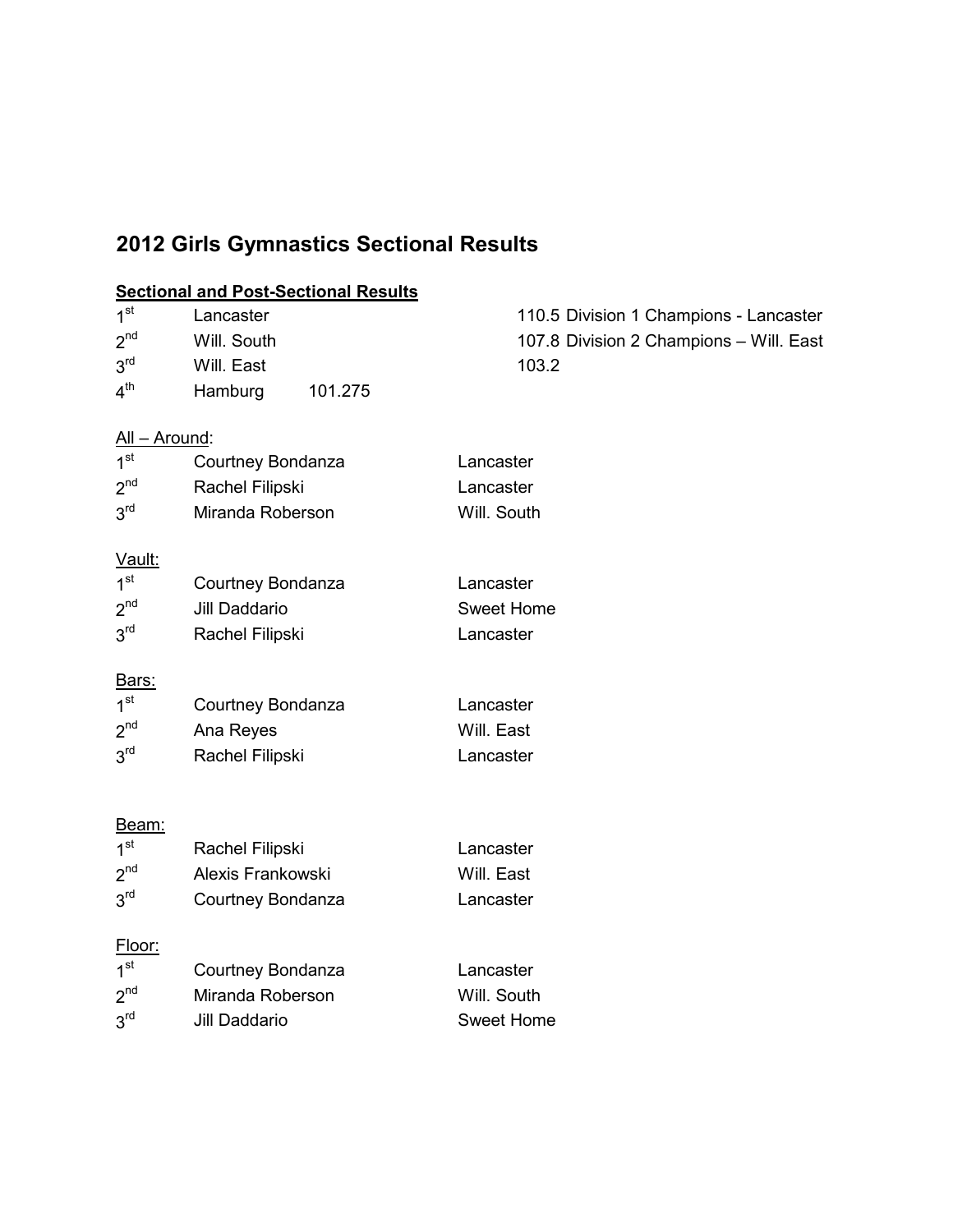# **2011-2012 Girls Gymnastics Sectional Results**

Wednesday November 2, 2011 at Williamsville North HS

### **Sectional and Post-Sectional Results**

| 1 <sup>st</sup>       | Lancaster                             |         |               | 108.875 Division 1 Champions - Lancaster |  |
|-----------------------|---------------------------------------|---------|---------------|------------------------------------------|--|
| 2 <sup>nd</sup>       | Will. Sout                            |         |               | 106.7 Division 2 Champions - Will. East  |  |
| $3^{\text{rd}}$       | Will. East                            | 100.725 |               |                                          |  |
| 4 <sup>th</sup>       | Will. North                           | 99.075  |               |                                          |  |
| <u> All – Around:</u> |                                       |         |               |                                          |  |
| 1 <sup>st</sup>       | Courtney Lancaster                    |         |               |                                          |  |
| $2^{nd}$              | Miranda F Will. South                 |         |               |                                          |  |
| 3 <sup>rd</sup>       | Lily Szafra Will. South               |         |               |                                          |  |
| <u>Vault:</u>         |                                       |         | Bars:         |                                          |  |
| 1 <sup>st</sup>       | Rachel FilLancaster 1 <sup>st</sup>   |         |               | Mi Will. South                           |  |
| 2 <sup>nd</sup>       | Jill Dadda Sweet Ho 2 <sup>nd</sup>   |         |               | Courtney Lancaster                       |  |
| 3 <sup>rd</sup>       | Courtney Lancaster 3rd                |         |               | Lily Szafra Will South                   |  |
| Beam:                 |                                       |         | <u>Floor:</u> |                                          |  |
| 1 <sup>st</sup>       | Alexis Fra Will. East 1 <sup>st</sup> |         |               | Lily Jagoc Will. North                   |  |
| 2 <sup>nd</sup>       | Courtney Lancaster 2 <sup>nd</sup>    |         |               | Courtney Lancaster                       |  |
| 3 <sup>rd</sup>       | Miranda FWill. Sout 3 <sup>rd</sup>   |         |               | Lily Szafranski                          |  |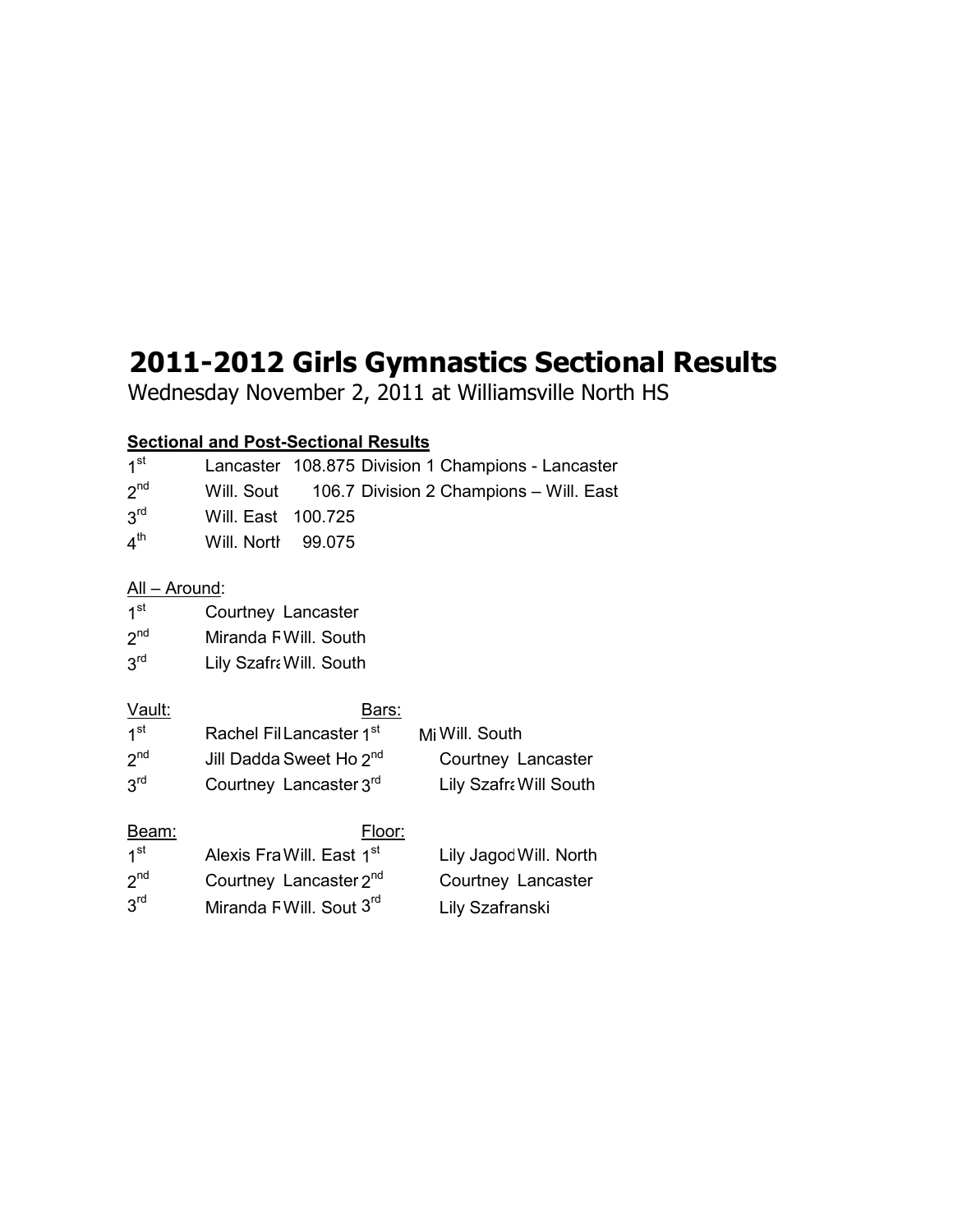## **Girls Gymnastics 2010-11 Results**

|                       | <b>Sectional and Post-Sectional Results</b> |             |                 |                                   |                   |
|-----------------------|---------------------------------------------|-------------|-----------------|-----------------------------------|-------------------|
| 1st                   | Lancaster                                   | 105.475     |                 | Division 1 Champions - Lancaster  |                   |
| 2 <sup>nd</sup>       | Frontier                                    | 102.65      |                 | Division 2 Champions - Will. East |                   |
| 3 <sup>rd</sup>       | Hamburg                                     | 100.825     |                 |                                   |                   |
| 4 <sup>th</sup>       | Will. North                                 | 97.075      |                 |                                   |                   |
| <u> All – Around:</u> |                                             |             |                 |                                   |                   |
| 1 <sup>st</sup>       | Nicole Radon                                | Frontier    |                 |                                   |                   |
| 2 <sup>nd</sup>       | Lily Jagodzinski                            | Will. North |                 |                                   |                   |
| 3 <sup>rd</sup>       | Jenn Thill                                  | Lancaster   |                 |                                   |                   |
| Vault:                |                                             |             | <u>Bars:</u>    |                                   |                   |
| 1 <sup>st</sup>       | Nicole Radon                                | Frontier    | 1 <sup>st</sup> | Nicole Radon                      | <b>Frontier</b>   |
| 2 <sup>nd</sup>       | Jenn Thill                                  | Lancaster   | $2^{nd}$        | Courtney Bondanza Lancaster       |                   |
| 3 <sup>rd</sup>       | Courtney Bondanza Lancaster                 |             | 3 <sup>rd</sup> | Lily Szafranski                   | <b>Will South</b> |
| Beam:                 |                                             |             | Floor:          |                                   |                   |
| 1 <sup>st</sup>       | Nicole Radon                                | Frontier    | 1 <sup>st</sup> | Lily Jagodzinski                  | Will. North       |
| 2 <sup>nd</sup>       | Jenn Thill                                  | Lancaster   | $2^{nd}$        | Nicole Radon                      | <b>Frontier</b>   |
| 3 <sup>rd</sup>       | Jennifer Kurtz                              | Frontier    | 3 <sup>rd</sup> | Lily Szafranski                   | Lancaster         |

### **All WNY Sportsmanship Winners**

| Division School       |                                  | Individual        |
|-----------------------|----------------------------------|-------------------|
|                       | Division 1   Williamsville North | Lisa Kranz        |
| Division 2   Maryvale |                                  | Holly<br>Gasiecki |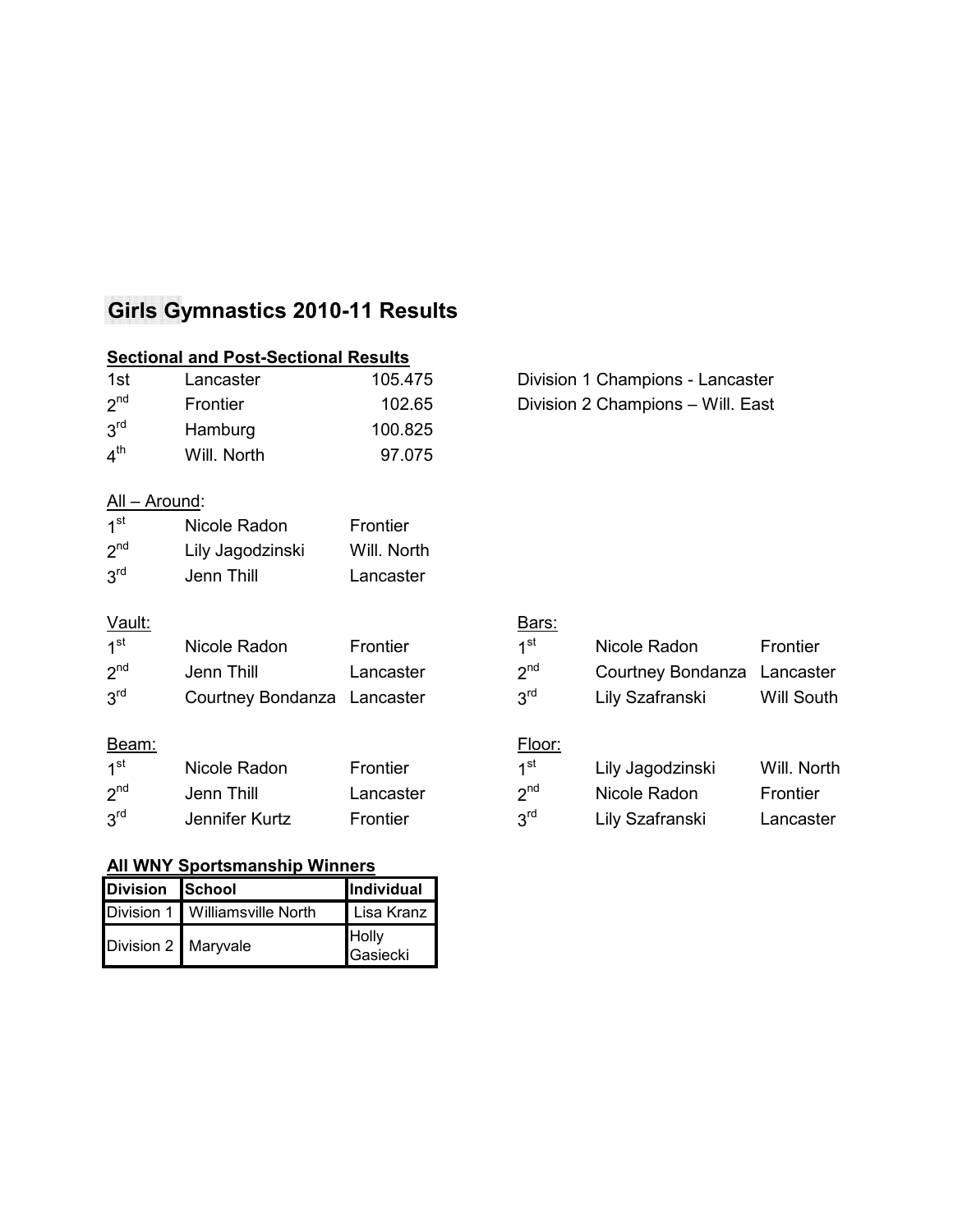### **2007 Girls Gymnastics Results**

GYMNASTICS SECTIONAL CHAMPIONS \* indicates Section VI record

| <b>Girls Sectionals</b>   |                               |                     |  |
|---------------------------|-------------------------------|---------------------|--|
| <b>EVENTS</b>             | Nov. 3, 2007                  |                     |  |
|                           |                               | Williamsville North |  |
|                           | Name/School                   | Points              |  |
| All-Around                | Kristina Arcury/Will. South   | 37.4                |  |
| <b>Floor</b>              | Amanda Recor/ Lancaster       | 9.5                 |  |
| Horizontal Bar / High Bar | <b>NA</b>                     |                     |  |
| Uneven / Parallel Bars    | Kristina Arcury/ Will. South  | 9.55                |  |
| Vault                     | Amanda Recor/ Lancaster       | 9.35                |  |
| <b>Balance Beam</b>       | Kristina Arcury / Will. South | 9.7                 |  |
| #1 Team in Section:       | Lancaster HS                  | 106.475             |  |

GIRLS GYMNASTICS - STATES - March 1, 2008

### **2006 Girls Gymnastics Results**

GYMNASTICS SECTIONAL CHAMPIONS \* indicates Section VI record

|                           | Name/School                       | Points |
|---------------------------|-----------------------------------|--------|
| All-Around                | Kelly Young (Frontier)            | 36.95  |
| Floor                     | Deanna Favero - Lew-Port          | 9.55   |
| Horizontal Bar / High Bar | Danielle Hoover - Hamburg         | 9.425  |
| <b>Parallel Bars</b>      | <b>NA</b>                         |        |
| Vault                     | Amanda Recor - Lancaster          | 9.175  |
| <b>Balance Beam</b>       | Kristina Acury - Williamsville S. | 9.475  |
| #1 Team in Section:       | Hamburg                           |        |

### **2005 Girls Gymnastics Results**

GYMNASTICS SECTIONAL CHAMPIONS

|                       | Name/School                     | Points |
|-----------------------|---------------------------------|--------|
| All-Around            | Danielle Hover, Hamburg         | 37.3   |
| Floor                 | Christine Del Prince, Lancaster | 9.65   |
| <b>Horizontal Bar</b> |                                 |        |
| <b>Parallel Bars</b>  | Danielle Hover, Hamburg         | 9.45   |
| Vault                 | Kristina Arcury, Wms. South     | 9.375  |
| <b>Balance Beam</b>   | Deanna Favero, Lewiston-Porter  | 9.15   |
| #1 Team in Section:   | <b>Hamburg HS</b>               | 107.8  |

### **2004 Girls Gymnastics Results**

GYMNASTICS SECTIONAL CHAMPIONS

\* indicates Section VI record

|                       | <b>GIRLS Name/School</b>              | Points   |
|-----------------------|---------------------------------------|----------|
| All-Around            | Kristina Arcury / Williamsville South | 37.15    |
| Floor                 | Deanna Favero / Lewiston-Porter       | 9.6      |
| <b>Horizontal Bar</b> | <b>NA</b>                             |          |
| <b>Parallel Bars</b>  | Meghan Errico / Lancaster             | 9.3      |
| Vault                 | Danielle Hover / Hamburg              | 9.4      |
| <b>Pommel Horse</b>   | <b>NA</b>                             |          |
| <b>Rings</b>          | <b>NA</b>                             |          |
| <b>Balance Beam</b>   | Natalie Kirisits / Kenmore West       | 9.6      |
| #1 Team in Section:   | Lancaster High School / *new section  |          |
|                       | record                                | 108.025* |